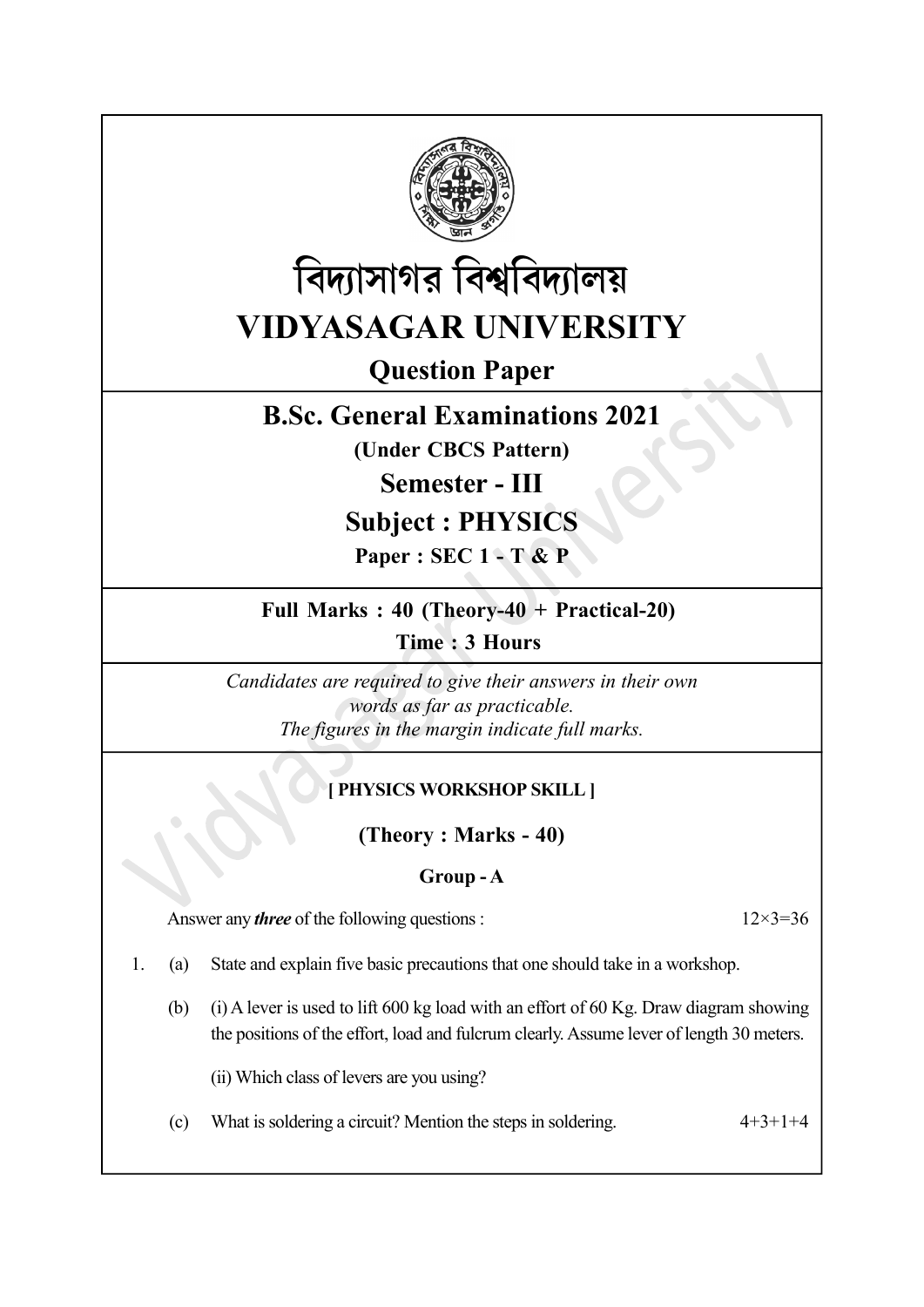| 2. | (a) | What do you understand by (i) Fixed, (ii) Movable and (iii) Compound pulleys?<br>Explain with diagrams and give an example of each.   |
|----|-----|---------------------------------------------------------------------------------------------------------------------------------------|
|    | (b) | Describe in detail the working of a Timer circuit.<br>$3 \times 3 + 3$                                                                |
| 3. | (a) | Explain in detail how to use transistor as a switch.                                                                                  |
|    | (b) | Write down the differences between Relay and Transistor.                                                                              |
|    | (c) | Describe the use of sextant for measuring the height of a building.<br>$5 + 3 + 4$                                                    |
| 4. | (a) | How to attach Gears, Sprockets and Pulleys to Shafts?                                                                                 |
|    | (b) | Draw block diagram of a cathode ray oscilloscope and explain, in detail, the electron<br>focusing and time-base generator.<br>$6 + 6$ |
| 5. | (a) | Describe the advantages and disadvantages of welding over soldering. Compare the<br>applications of both the processes.               |
|    | (b) | Explain (i) drilling process and (ii) milling process. Under what circumstances would<br>you use each of them?<br>$6 + 6$             |
| 6. | (a) | What is the difference between welding joints and welding defects?                                                                    |
|    | (b) | What are the components of lubricant oil? What are the types of lubricating oils?                                                     |
|    | (c) | Describe the working of a regulated power supply.<br>$6+2+4$                                                                          |
|    |     | Group - B                                                                                                                             |
|    |     | Answer any two of the following questions :<br>$2 \times 2 = 4$                                                                       |
| 7. |     | What is mechanism of gear system?                                                                                                     |
| 8. |     | What are the three most important quantities a multimeter can measure?                                                                |

- 9. What is the least count of a screw gauge if the minimum linear scale division is 0.5 mm and circular scale markings are 200 divisions per 0.5 mm of the linear scale?
- 10. How we can make regulated power supply?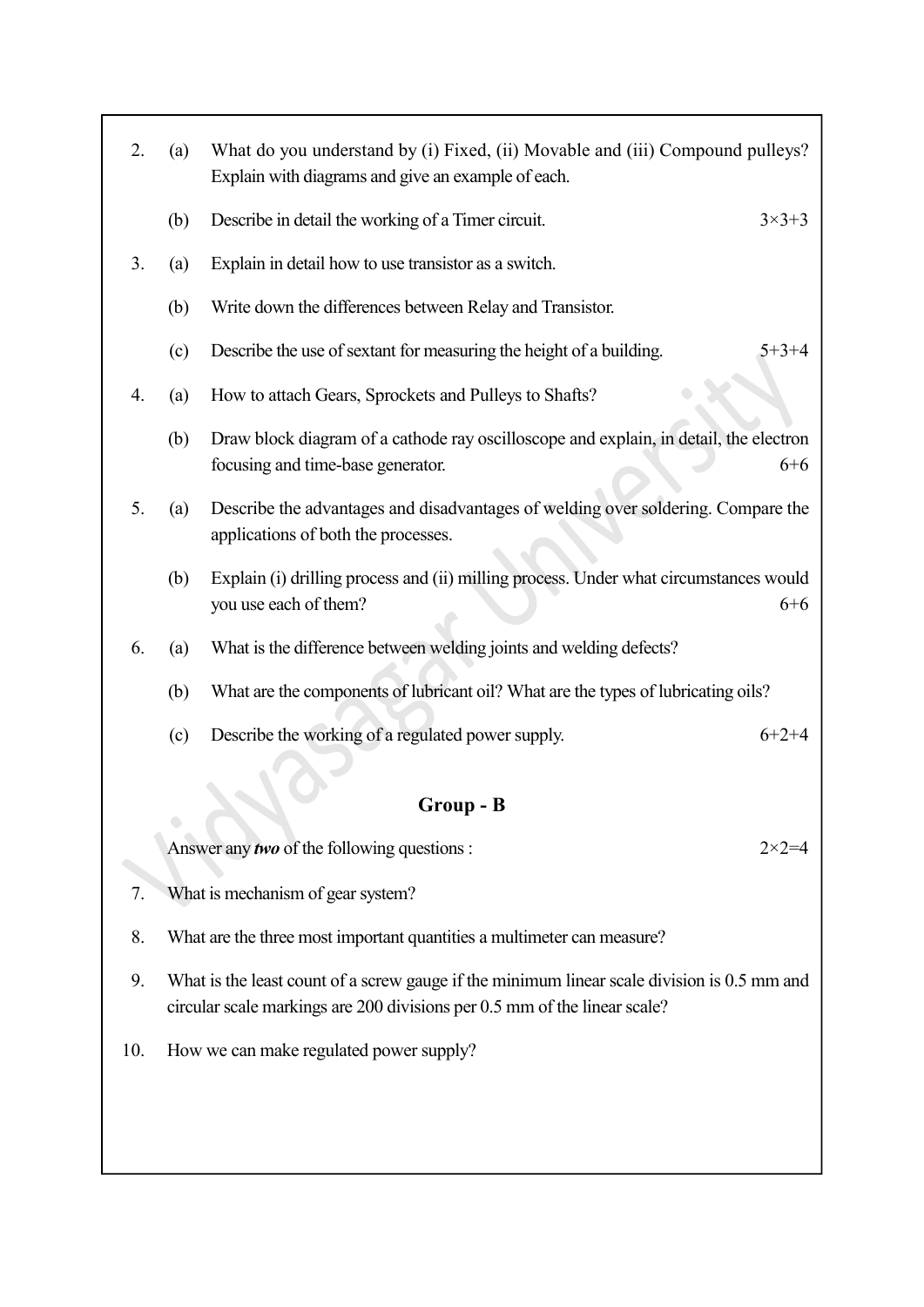|                |                     | বঙ্গানুবাদ                                                                                                                                        |  |
|----------------|---------------------|---------------------------------------------------------------------------------------------------------------------------------------------------|--|
|                |                     | বিভাগ-ক                                                                                                                                           |  |
|                |                     | নীচের যেকোনো <i>তিনটি</i> প্রশ্নের উত্তর দাও :<br>১২×৩=৩৬                                                                                         |  |
| 5 <sub>1</sub> | $(\overline{\Phi})$ | একটি ওয়ার্কশপ এ কোন পাঁচটি মৌলিক সতর্কতা অবলম্বন করা উচিত, তা লেখ ও ব্যাখ্যা করো।                                                                |  |
|                | (খ)                 | একটি লিভার ৬০ কেজি বল প্রয়োগ করে ৬০০ কেজি ভার তূলতে ব্যবহৃত হয়। ৩০ মিটার<br>দৈর্ঘ্যের লিভার ধরে নাও।                                            |  |
|                |                     | (i) বল, ভার এবং আলম্বের অবস্থানগুলি স্পষ্টভাব দেখিয়ে ডায়াগ্রাম আঁকো।                                                                            |  |
|                |                     | (ii) তুমি কোন শ্রেণীর লিভার ব্যবহার করছ?                                                                                                          |  |
|                | $($ গ)              | সার্কিট ঝালাই (soldering) কি? ঝালাই করার ধাপগুলি লেখো।<br>$8 + 2 + 2 + 8$                                                                         |  |
| ২।             | $(\overline{\Phi})$ | (i) স্থির (Fixed), (ii) চলমান (Movable) এবং (iii) যৌগিক (Compound) কপিকল (pulley)<br>গুলি ডায়াগ্রাম এবং প্রতিটির একটি উদাহরণ দিয়ে ব্যাখ্যা করো। |  |
|                | (খ)                 | টাইমার সার্কিটের কাজ বিস্তারিতভাবে বর্ণনা করো।                                                                                                    |  |
| $\circ$        | $(\overline{\Phi})$ | কীভাবে ট্রানস্টিস্টারকে স্যুইচ হিসাবে ব্যবহার করা হয় তা বিশদে ব্যাখ্যা করো।                                                                      |  |
|                | (খ)                 | রিলে এবং ট্রানসিস্টরের মধ্যে পার্থক্যগুলি লেখো।                                                                                                   |  |
|                | $($ গ)              | একটি বিল্ডিং উচ্চতা পরিমাপের জন্য সেক্সট্যান্ট (sextant) এর ব্যবহার বর্ণনা করো। $\qquad$ $\alpha +$ ৩+৪                                           |  |
| 8 <sup>1</sup> | $(\overline{\Phi})$ | কীভাবে শ্যাফটগুলিতে গিয়ার, স্প্রকেট এবং পুলি সংযুক্ত করতে হয়?                                                                                   |  |
|                | (খ)                 | ক্যাথোড রে অসিলোস্কোপের ব্লক ডায়াগ্রাম আঁক এবং বিশদে ইলেকট্রন ফোকাসিং এবং টাইমবেস<br>উৎপাদক (generator) ব্যাখ্যা করো।<br>৬+৬                     |  |
| $\alpha$       | $(\vec{\Phi})$      | সোল্ডারিং এর সাথে ওয়েল্ডিং এর সুবিধা এবং অসুবিধা বর্ণনা করো। উভয় প্রক্রিয়ার ক্ষেত্রে<br>প্রয়োগগত তুলনা করো।                                   |  |
|                | (খ)                 | ড্রিলিং প্রক্রিয়া এবং মিলিং প্রক্রিয়া ব্যাখ্যা করো। কোন কোন পরিস্থিতিতে এই প্রক্রিয়াগুলিকে<br>ব্যবহার করা হয়?<br>৬+৬                          |  |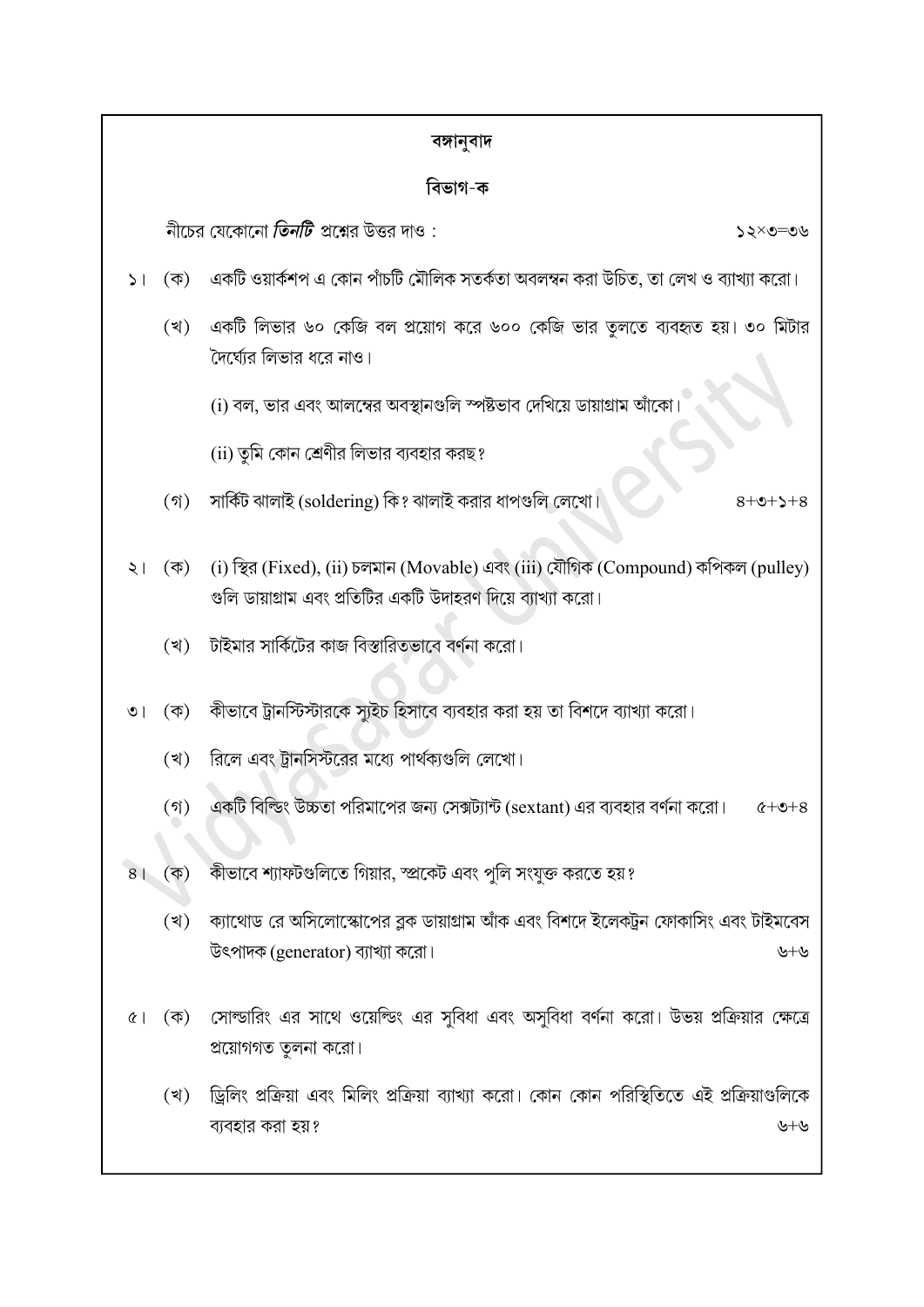- Welding joints এবং Welding defects এর মধ্যে পার্থক্য কী?  $\circ$ । (ক)
	- লুৱিকেন্ট তেলের উপাদানগুলি কী কী? লুৱিকেন্ট তেলের ধরণ কী কী? (খ)
	- (গ) একটি নিয়ন্ত্রিত বিদ্যুৎ সরবরাহের কাজ বর্ণনা করো।

## বিভাগ-খ

নীচের যেকোনো দুটি প্রশ্নের উত্তর দাও:

- Gear system এর কার্যপদ্ধতি কি?  $9<sub>1</sub>$
- একটি মাল্টিমিটার পরিমাপ করতে পারে, এমন তিনটি সবচেয়ে গুরুত্বপূর্ণ রাশি কি কি?  $b$ <sup>-</sup>
- সর্বনিম্ন রৈখিক স্কেল বিভাগ ০.৫ মিমি এবং রৈখিক স্কেলের ঐ প্রতি ০.৫ মিমি দৈর্ঘ্যে বৃত্তাকার স্কেলের  $\geqslant$ ২০০ ঘর থাকলে একটি স্ক্রু গেজের লঘিষ্ঠ ধ্রুবক কত?

 $\Box$ 

নিয়ন্ত্রিত শক্তি সরবরাহ কিভাবে আমরা করি?  $50<sub>1</sub>$ 

৬ $+$ ২ $+8$ 

 $\zeta \times \zeta = 8$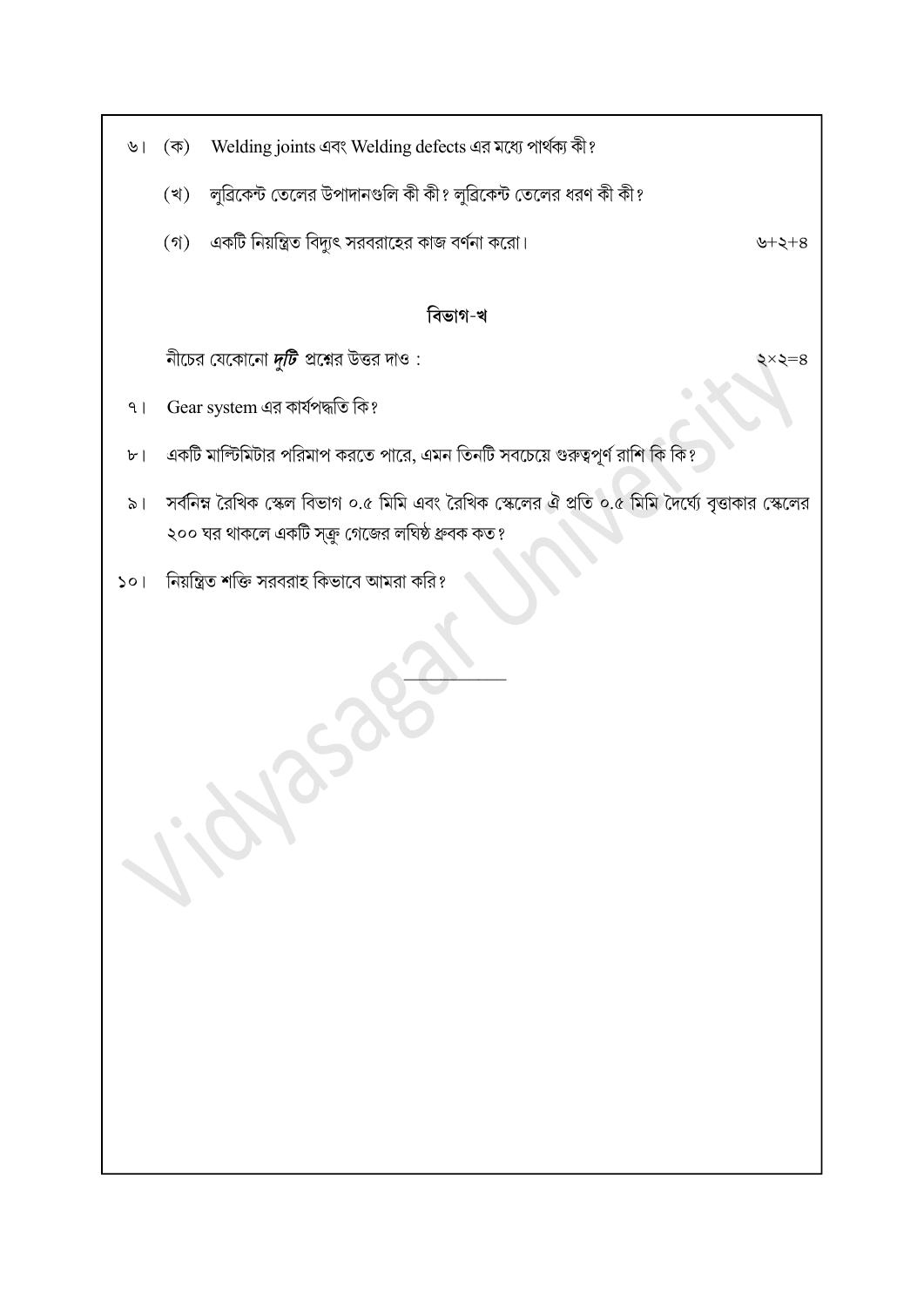| <b>OR</b>                                                                   |                    |  |  |  |  |
|-----------------------------------------------------------------------------|--------------------|--|--|--|--|
| [ COMPUTATIONAL PHYSICS ]                                                   |                    |  |  |  |  |
| [Theory - $25 + \text{Practical} - 15$ ]                                    |                    |  |  |  |  |
| (Theory)                                                                    |                    |  |  |  |  |
| Group-A                                                                     |                    |  |  |  |  |
| $15 \times 1 = 15$<br>Answer any <b>one</b> of the following questions :    |                    |  |  |  |  |
| Explain the following statements in Fortran :<br>1.                         |                    |  |  |  |  |
| (i)<br>Input—output statement                                               |                    |  |  |  |  |
| Change of control statement<br>(ii)                                         |                    |  |  |  |  |
| Conditional change of control statement<br>(iii)                            |                    |  |  |  |  |
| (iv)<br>Loop statement                                                      |                    |  |  |  |  |
| Go To statement<br>(v)                                                      | 15                 |  |  |  |  |
| Discuss about different internal function of FORTRAN.<br>2.                 | 15                 |  |  |  |  |
| Group - B                                                                   |                    |  |  |  |  |
| Answer any two of the following questions :                                 | $5 \times 2 = 10$  |  |  |  |  |
| What is the usage of Linux as an Editor?<br>3.                              | C                  |  |  |  |  |
| What is Flow Chart? Write different symbols and rules of Flow Chart?<br>4.  | 5                  |  |  |  |  |
| What is Algorithm? Write down important characteristics of algorithm.<br>5. | 5                  |  |  |  |  |
|                                                                             |                    |  |  |  |  |
| বঙ্গানুবাদ                                                                  |                    |  |  |  |  |
| বিভাগ-ক                                                                     |                    |  |  |  |  |
| নীচের যেকোনো <i><b>একটি</b> প্র</i> শ্নের উত্তর দাও :                       | $56 \times 5 = 56$ |  |  |  |  |
| ফরট্রান-এ নিম্নলিখিত নির্দেশগুলি ব্যাখ্যা করো ঃ<br>$\geq$ $\mid$            |                    |  |  |  |  |
|                                                                             |                    |  |  |  |  |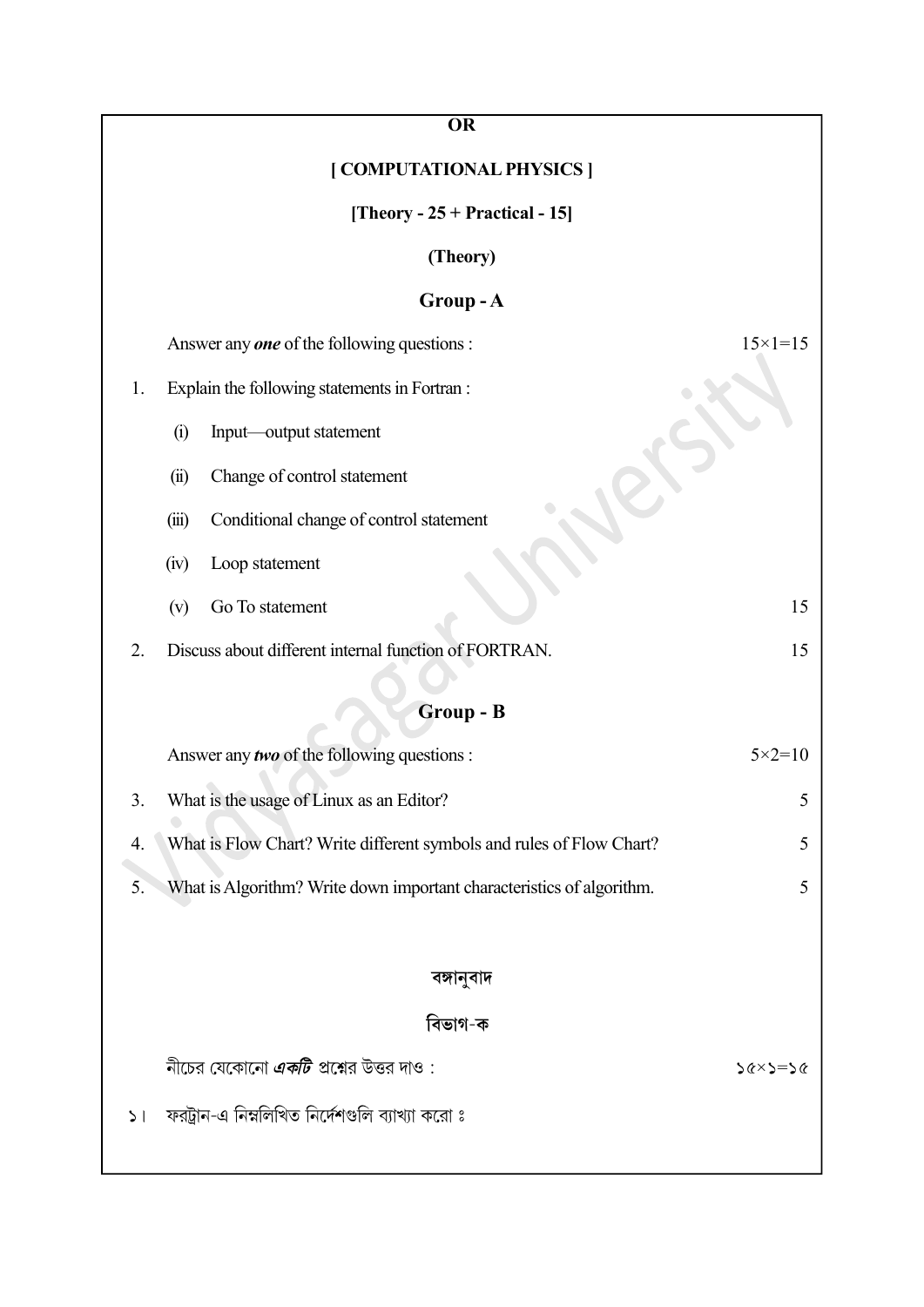| Input—output নির্দেশ<br>(i)                                                                             |  |  |  |  |  |
|---------------------------------------------------------------------------------------------------------|--|--|--|--|--|
| স্থান পরিবর্তন নির্দেশ<br>(ii)                                                                          |  |  |  |  |  |
| সিদ্ধান্ত নিৰ্দেশ<br>(iii)                                                                              |  |  |  |  |  |
| পুনরাবৃত্তি নির্দেশ<br>(iv)                                                                             |  |  |  |  |  |
| Go To নিৰ্দেশ<br>(v)<br>$\infty$                                                                        |  |  |  |  |  |
| ফরট্রানের বিভিন্ন অভ্যন্তরীন অপেক্ষক সম্পর্কে আলোচনা করো।<br>$\infty$<br>$\geq 1$                       |  |  |  |  |  |
| বিভাগ-খ                                                                                                 |  |  |  |  |  |
| নীচের যেকোনো <i>দুটি</i> প্রশ্নের উত্তর দাও :<br>$\alpha \times \alpha = 0$                             |  |  |  |  |  |
| এডিটর হিসাবে লিনাক্সের (LINUX) ব্যবহার কী?<br>$\pmb{\mathcal{C}}$<br>$\circ$                            |  |  |  |  |  |
| ফ্লোচার্ট কি? ফ্লোচার্ট এর বিভিন্ন চিহ্ন ও নিয়মাবলীগুলি লেখো।<br>8 <sup>1</sup><br>$\pmb{\mathcal{C}}$ |  |  |  |  |  |
| অ্যাল্গরিদম (Algorithm) কি? অ্যাল্গরিদম এর প্রধান উল্লেখযোগ্য বৈশিষ্ট্যগুলি লেখো।<br>$\alpha$<br>Q      |  |  |  |  |  |
| (Practical)                                                                                             |  |  |  |  |  |
| Group-A                                                                                                 |  |  |  |  |  |
|                                                                                                         |  |  |  |  |  |
| Answer any one of the following questions :<br>$10\times1=10$                                           |  |  |  |  |  |
| Write a Fortran programming to plotting trajectory of a projectile projcted horizontally.<br>1.         |  |  |  |  |  |
| Write a Computer programming to find the product of two matrices.<br>2.                                 |  |  |  |  |  |
| Group - B                                                                                               |  |  |  |  |  |
| Write down a possible steps to find a set of prime numbers and Fibanacei series.<br>3.<br>5             |  |  |  |  |  |
|                                                                                                         |  |  |  |  |  |